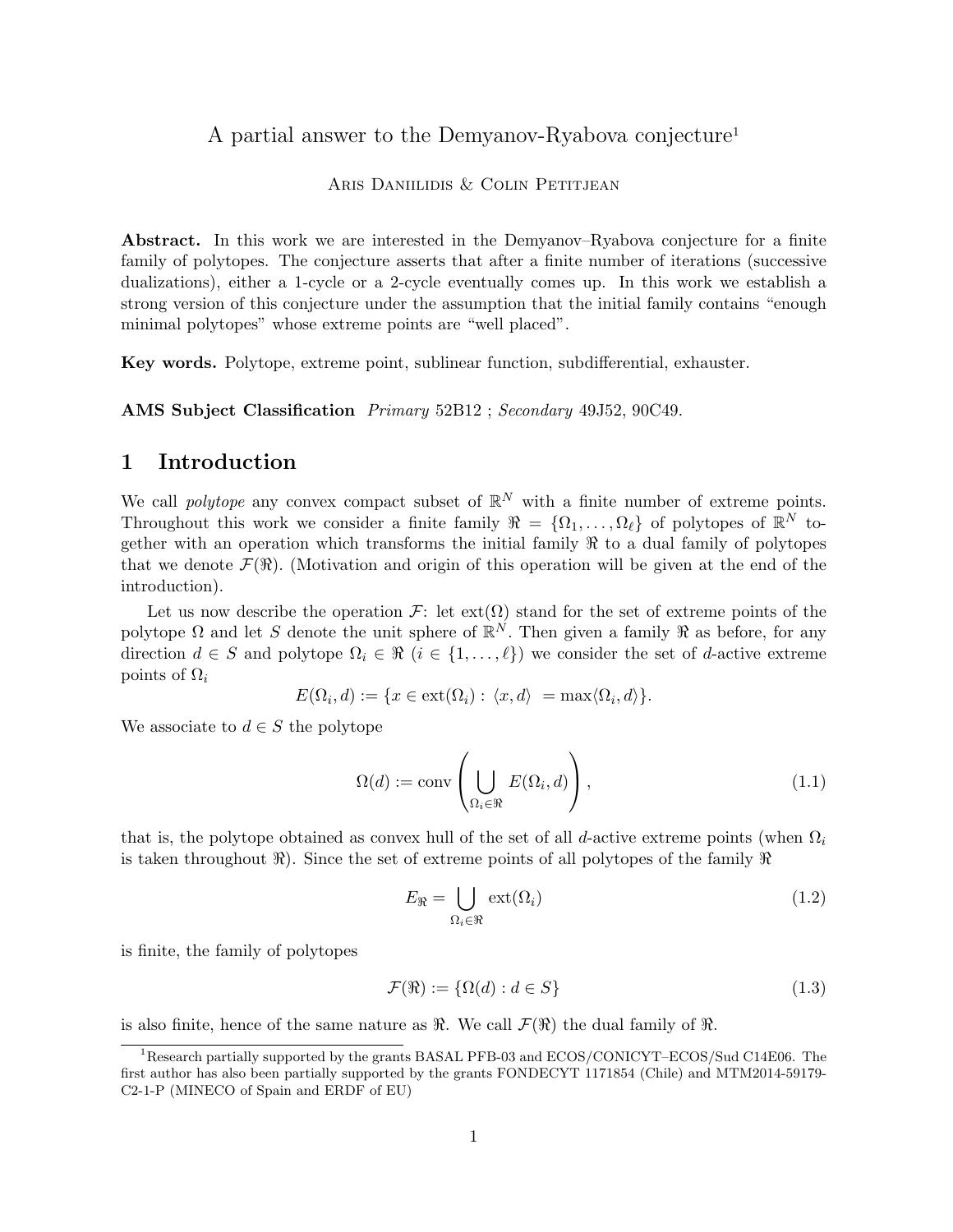Now starting from a given family of polytopes  $\Re_0$ , we define successively a sequence of families  $\{\Re_n\}_n$  by applying repeatedly this duality operation (transformation) F, that is, setting  $\mathbb{R}_{n+1} := \mathcal{F}(\mathbb{R}_n)$ , for all  $n \in \mathbb{N}$ . Since the transformation F cannot create new extreme points, the sequence

$$
E_{\Re_n} = \bigcup_{\Omega \in \Re_n} \text{ext}(\Omega) \quad \text{(extreme points of polytopes in } \Re_n\text{)} \qquad n \in \mathbb{N}
$$

is nested (decreasing) and eventually becomes stable, equal to a finite set E. By a standard combinatorial argument, we now deduce that for some  $k \geq 1$  and  $n_0 \geq 0$  we necessarily get  $\Re_n = \Re_{n+k}$  (and  $E_{\Re_n} = E$ ), for all  $n \geq n_0$ . Therefore, a k-cycle  $(\Re_{n_0}, \Re_{n_0+1}, \cdots, \Re_{n_0+k-1})$  is always formed. We are now ready to announce the conjecture of Demyanov and Ryabova:

• Conjecture (Demyanov–Ryabova, [1]). Let  $\Re_0$  be a finite family of polytopes in  $\mathbb{R}^N$ . Then for some  $n_0 \in \mathbb{N}$  we shall have  $\Re_{n_0} = \Re_{n_0+2}$ .

In other words, after some threshold  $n_0$  the sequence

$$
\Re_0
$$
,  $\Re_1 = \mathcal{F}(\Re_0), \cdots$ ,  $\Re_{n+1} = \mathcal{F}(\Re_n), \cdots$ 

stabilizes to either a 1-cycle (self-dual family  $\Re_n = \mathcal{F}(\Re_n) = \Re_{n+1}$ ) or to a 2-cycle (reflexive family  $\Re_n = \mathcal{F}(\mathcal{F}(\Re_n)) = \Re_{n+2}$  for  $n \geq n_0$ . In [1], the authors carried out generic numerical experiments over two hundred families of polytopes, where only 2-cycles eventually arise. Notice however that one can construct particular examples where a 1-cycle is formed. In all known cases, the initial family  $\Re_0$  ends up, after finite iterations, to a reflexive one.

Besides the recorded numerical evidence, there is still no proof of this conjecture. The only known result in this direction is due to [7]. In that work, the author establishes the conjecture under the additional assumption that the set  $E_{\Re_0}$  of extreme points of the initial family  $\Re_0$  is affinely independent.

Before we state and prove our main result, let us mention that in 1–dimension the conjecture is trivially true.

**Proposition 1.1** (The conjecture is true in 1–dim). Let  $\Re_0$  be a finite family of closed bounded intervals of R. Then  $\Re_1 = \Re_3$ .

**Proof.** Let us denote  $\{I_1, \ldots, I_\ell\}$  the elements of  $\Re_0$  with  $I_j = [a_j, b_j], j \in \{1, \ldots, \ell\}$ . Since the unit sphere  $S = S_{\mathbb{R}} = \{1, -1\}$  consists of only two directions, the construction of the dual family  $\Re_1 = \mathcal{F}(\Re_0)$  is very simple. To this end, we set  $a_- := \min_{i \in \{1...\ell\}} a_i, a_+ := \max_{i \in \{1...\ell\}} a_i$ ,  $b_- := \min_{i \in \{1..\ell\}} b_i, b_+ := \max_{i \in \{1..\ell\}} b_i.$  This leads to the family

$$
\mathfrak{R}_1 = \{ \Omega_1(-1), \Omega_1(1) \} = \{ [a_-, a_+] , [b_-, b_+] \}.
$$

The construction of  $\Re_2 = \mathcal{F}(\Re_1)$  is even simpler, since we only have two intervals (polytopes) to consider. We actually have

$$
\Re_2 = \{ \Omega_2(-1), \Omega_2(1) \} = \{ [a_-, b_-], [a_+, b_+] \}.
$$

It now suffices to compute  $\Re_3$  and obtain directly that  $\Re_1 = \Re_3$ . (Notice that if it happens  $a_+ = b_-$  then we actually get a 1-cycle:  $\Re_1 = \Re_2$ .)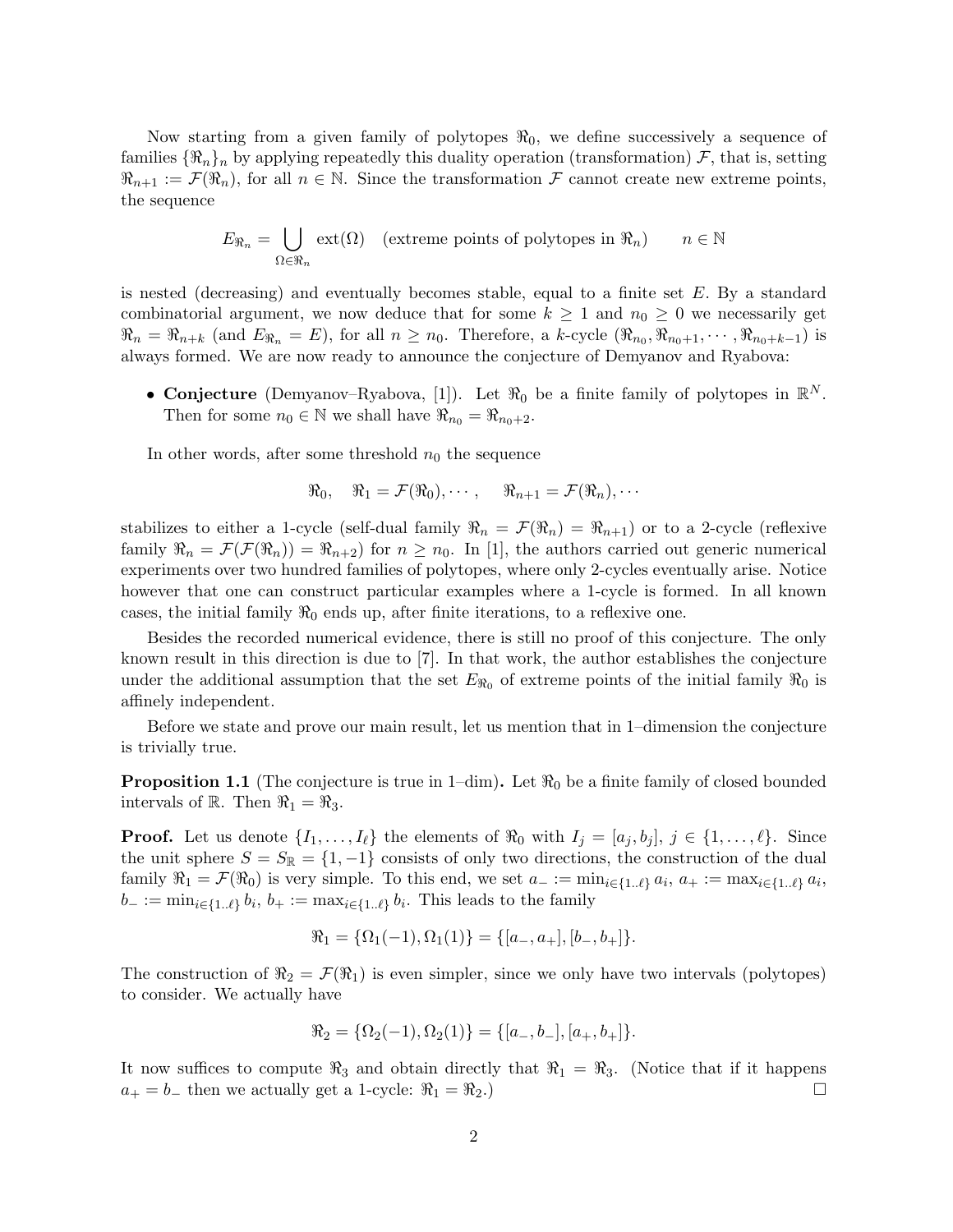The extreme simplicity of the problem in dimension 1 is due to the fact that the family that arises after any new iteration has at most 2 elements (corresponding to the directions 1 and  $-1$  of the unit sphere  $S_{\mathbb{R}}$ ). The problem gets much more complicated though in higher dimensions, where no prior efficient control on the cardinality of the iterated families can be obtained (apart from an absolute combinatorial bound on the number of all possible polytopes that can be obtained by convexifying subsets of the prescribed set of extreme points  $E$ ). We shall now treat this general case.

Let  $\Re_0$  be a finite family of polytopes in  $\mathbb{R}^N$  ( $N \geq 2$ ). We denote by  $E := E_{\Re_0}$  the set of extreme points of all polytopes of the family, see (1.2), by  $R = \text{card}(E)$  its cardinality and we set

$$
C := \operatorname{conv}(E)
$$

its convex hull. Notice that every polytope  $\Omega$  of the family  $\Re_0$  (or of any family  $\Re_n$  obtained after *n*-iterations, for every  $n \in \mathbb{N}$ , is contained in C. Let further

$$
r(\Omega) := \operatorname{card}(\Omega \cap E)
$$

denote the number of extreme points of the polytope  $\Omega \in \mathcal{R}_0$  and set

$$
r_{\min} := \min_{\Omega \in \mathfrak{R}_0} r(\Omega). \tag{1.4}
$$

We now state the main result of the paper.

**Theorem 1.2** (Main result). Let  $\Re_0$  be a finite family of polytopes in  $\mathbb{R}^N$  and  $r_{\min} \in \{1, \ldots, R\}$ as in (1.4). Then  $\Re_1 = \Re_3$  (*i.e.* a reflexive family occurs after one iteration) provided:

(H1)  $\forall x \in E$ ,  $x \notin \text{conv}(E \setminus \{x\})$  (*i.e.* each  $x \in E$  is extreme in C.)

(H2)  $\Re_0$  contains all  $r_{\rm min}$ -polytopes (that is, all polytopes made up of  $r_{\rm min}$  points of E).

*Remark* 1.3. (i) Assumption  $(H_1)$  easily yields that the set of extreme points remains stable from the very beginning, that is,

$$
E_{\Re_n} = E_{\Re_0} = E, \qquad \text{for all } n \in \mathbb{N}.
$$

Indeed pick  $x \in E$  and  $e_x \in S$  which exposes x in C. Let  $\Omega \in \mathcal{R}_0$  be such that  $x \in \text{ext}(\Omega)$  (there is clearly at least one such a polytope in  $\Re_0$ ). Then  $e_x$  exposes x in  $\Omega$ , that is  $x \in E(\Omega, e_x)$ . It follows readily that  $x \in \Omega(e_x) \subset E_{\Re_1}$  (see the definition in (1.1)) and by a simple induction,  $x \in E_{\Re_n}$ , for every  $n \geq 1$ .

(ii) Assumption  $(H_2)$  will be weakened in the sequel.

Origin of the conjecture. The initial motivation which eventually led to the formulation of the above conjecture stems from the problem of stable representation of positively homogeneous polyhedral functions as finite minima of sublinear ones, or its geometric counterpart, the representation of a closed polyhedral cone as finite union of closed convex polyhedral cones. Let us recall that a function  $f : \mathbb{R}^N \to \mathbb{R}$  is called positively homogeneous provided  $f(\lambda x) = \lambda f(x)$ for every  $x \in \mathbb{R}^N$  and  $\lambda > 0$ . It is called sublinear (respectively, superlinear) if it is positively homogeneous and convex (respectively, concave).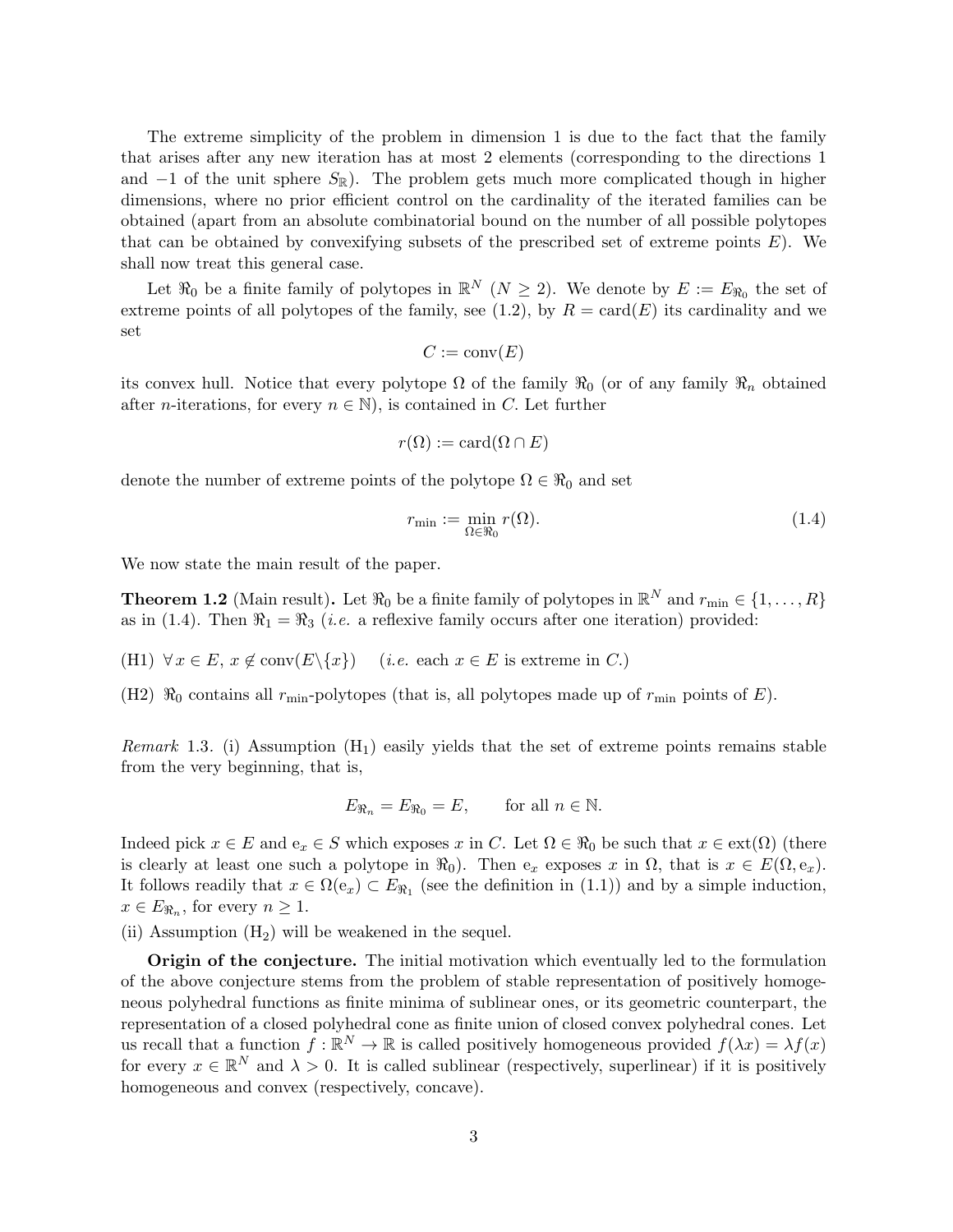Following [5], a sublinear function  $\bar{g} : \mathbb{R}^N \to \mathbb{R}$  is called an upper convex approximation of f if  $\overline{g}$  majorizes f on  $\mathbb{R}^N$ , that is,  $\overline{g}(x) \ge f(x)$ , for every  $x \in \mathbb{R}^N$ . In the same way, a superlinear function g:  $\mathbb{R}^N \to \mathbb{R}$  is called a lower concave approximation of f if g minorizes f on  $\mathbb{R}^N$ , that is,  $g(x) \leq f(x)$  for all  $x \in \mathbb{R}^N$ . Then we say that a set of sublinear functions  $E^*$  is an upper exhaustive family for f if the following equality holds for every  $x \in \mathbb{R}^N$ :

$$
f(x) = \inf_{\overline{g} \in E^*} \overline{g}(x).
$$
\n(1.5)

Similarly, we say that a set of superlinear functions  $E_*$  is a lower exhaustive family for f if the following equality holds for every  $x \in \mathbb{R}^N$ :

$$
f(x) = \sup_{\underline{g} \in E_*} \overline{g}(x). \tag{1.6}
$$

In [2] the authors established the existence of an upper exhaustive family of upper convex approximations (respectively lower exhaustive family of lower concave approximations) when f is upper semicontinuous on  $\mathbb{R}^N$  (respectively lower semicontinuous). In particular, if f is continuous, the existence of both such families is guaranteed.

It is well known (see [3, 4] e.g.) that a function  $\overline{g}$ :  $\mathbb{R}^N \to \mathbb{R}$  is sublinear if and only if  $\overline{g}(x) = \max_{h \in \partial \overline{g}(0)} \langle x, h \rangle$ . Using this fact we are able to restate (1.5) in the following way:

$$
f(x) = \inf_{\overline{g} \in E^*} \overline{g}(x) = \inf_{\overline{g} \in E^*} \max_{h \in \partial \overline{g}(0)} \langle x, h \rangle = \inf_{\overline{\Omega} \in \overline{\mathfrak{R}}} \max_{h \in \overline{\Omega}} \langle x, h \rangle,
$$

where  $\overline{\Re} = {\partial \overline{g}(0) : \overline{g} \in E^*}$  is the family of subdifferentials of the sublinear functions  $\overline{g}$  that represent f and  $\overline{\Omega} = \partial \overline{g}(0)$ . In a similar way, considering superlinear functions g (lower concave approximations of f) and denoting by  $\mathcal{R} = \{-\partial(-g)(0) : g \in E_*\}$  the family of superdifferentials  $\Omega = -\partial(-g)(0)$ , we can restate (1.6) as follows:

$$
f(x) = \sup_{\Omega \in \mathfrak{D}} \min_{h \in \Omega} \langle x, h \rangle.
$$

In case of a polyhedral function f the exhaustive families  $E^*$  and  $E_*$  can be taken to be finite, with elements being polyhedral functions  $(\bar{g}$  and g respectively). In this case, the corresponding families  $\overline{\Re}$  and  $\Re$  —called upper (respectively lower) exhausters— are made up of finite polytopes. In [1], the authors presented a procedure —that they called converter— which permits to define from a given lower exhauster  $\Re$  an upper exhauster  $\overline{\Re} = \mathcal{F}(\Re)$  and vice-versa (this is actually the same procedure and coincides with the described operator  $\mathcal F$  in the beginning of the introduction). A lower (respectively, an upper) exhauster  $\Re$  (respectively,  $\Re$ ) is called *stable* or reflexive, if

$$
\underline{\Re} = \mathcal{F}(\mathcal{F}(\underline{\Re})) \qquad \text{(respectively, } \overline{\Re} = \mathcal{F}(\mathcal{F}(\overline{\Re})))\text{.}
$$

An equivalent way to formulate the Demyanov–Ryabova conjecture is to assert that starting with any finite (upper or lower) exhaustive family of polyhedral functions, we eventually end up to a stable one.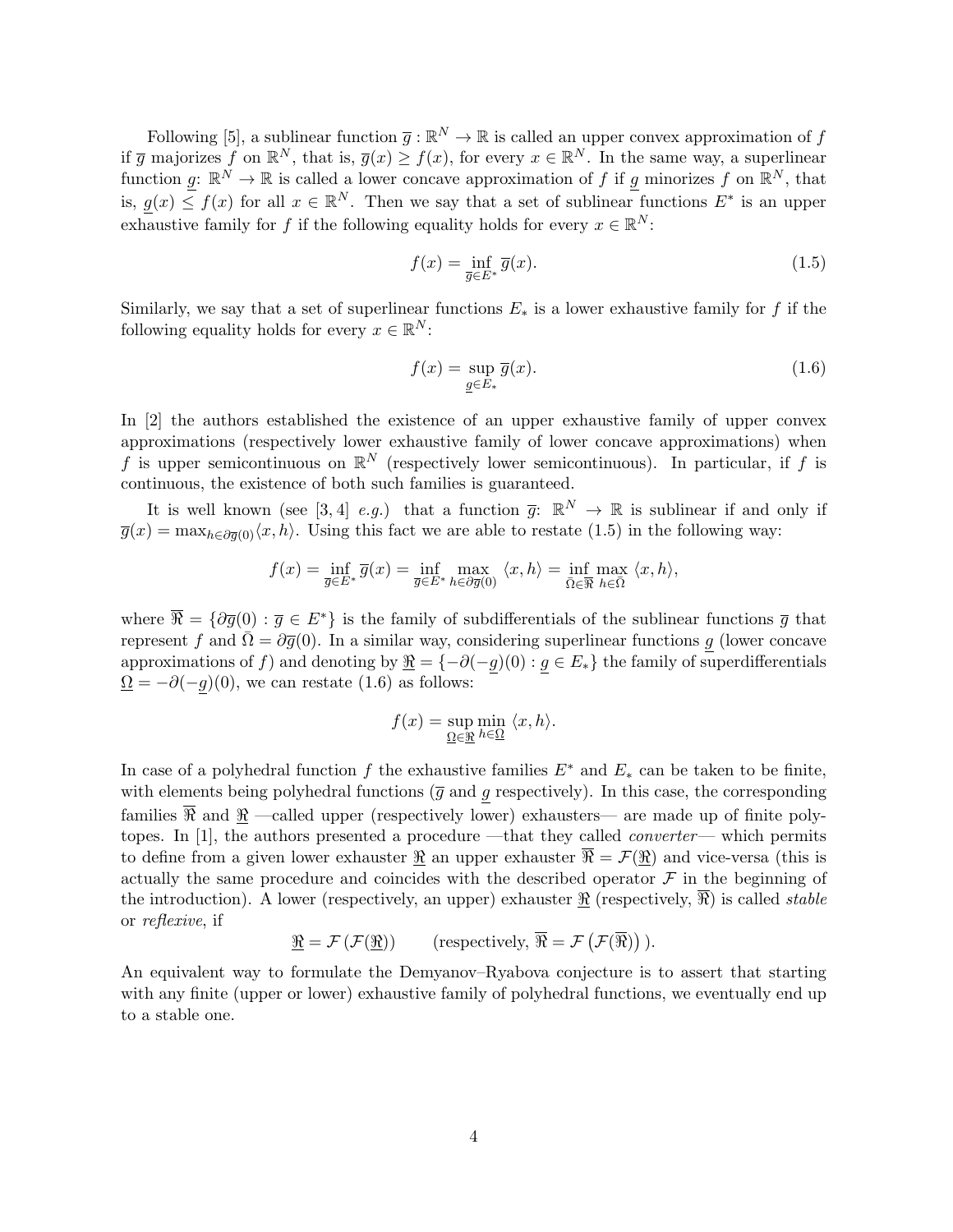# 2 Preliminary results

### Notation.

 $\Re_0$  is a finite set of polytopes in  $\mathbb{R}^N$  with  $N \geq 2$ . S denotes the unit sphere of  $\mathbb{R}^N$ .  $ext(\Omega)$  is the set of extreme points of a given polytope  $\Omega \in \mathbb{R}_0$ .  $E = \bigcup_{\Omega \in \Re_0} \text{ext}(\Omega)$  is the set of extreme points of all polytopes in  $\Re_0$ .  $R := \text{card}(E)$  $C := \text{conv}(E)$ We assume throughout the paper that  $E$  satisfies the assumption (H1) of Theorem 1.2. For the

proof of Theorem 1.2, we shall need the two following notions.

### Definition 2.1.

• (*d*-compatible enumeration) An enumeration  $\{x_i\}_{i=1}^R$  of E is called *d*-compatible with respect to a direction  $d \in S$ , provided

$$
\langle x_1, d \rangle \le \langle x_2, d \rangle \le \dots \le \langle x_R, d \rangle. \tag{2.1}
$$

Notice that a d-compatible enumeration is not necessarily unique: indeed, whenever  $\langle x_i, d \rangle =$  $\langle x_j, d \rangle$ , for  $1 \leq i < j \leq R$  the elements  $x_i$  and  $x_j$  can be interchanged in the above enumeration.

• (strict p-location) A direction  $d \in S$  is said to locate strictly an element  $\bar{x} \in E$  at the p-position (where  $p \in \{1, ..., R\}$ ), if there exists a *d*-compatible enumeration  $\{x_i\}_{i=1}^R$  of E for which  $x_p = \bar{x}$  and

$$
\ldots \leq \langle x_{p-1}, d \rangle < \langle x_p, d \rangle < \langle x_{p+1}, d \rangle \leq \ldots
$$

In case  $p = 1$  (resp.  $p = R$ ) the left strict inequality  $\langle x_{p-1}, d \rangle < \langle x_p, d \rangle$  (resp. the right strict inequality  $\langle x_p, d \rangle < \langle x_{p+1}, d \rangle$  is vacuous. Notice further that since C is a polytope, assumption  $(H_1)$  yields that for every  $\bar{x} \in E$  the normal cone

$$
N_C(\bar{x}) = \{ d \in \mathbb{R}^N : \langle d, y - \bar{x} \rangle \le 0, \ \forall y \in C \}
$$

of C at  $\bar{x}$  has nonempty interior (see [3,6] e.g.), and every  $d \in S \cap \text{int } N_C(\bar{x})$  strictly locates  $\bar{x}$ in the R-position, under any d-compatible enumeration  $\{x_i\}_{i=1}^R$  of E.

• (selection) A map  $x \in E \mapsto e_x \in S$  is called a selection of exposing directions if

$$
\forall x \in E, \, \mathbf{e}_x \in S \cap \text{int } N_C(x).
$$

Thus, for every  $x \in E$ ,  $e_x$  is a direction that strictly exposes x in C.

We now begin a series of "reordering results". The main goal is the following. Given a d-compatible enumeration of  $E$  which locates an element  $x$  at some position, say  $i$ , we construct a direction  $d' \in S$  and a  $d'$ -compatible enumeration of E which locates strictly x to a possibly different position  $p \geq i$ . To construct such a d', the general idea is to do small perturbations on d using other well chosen directions. These perturbations need to be quantified and adequately controlled. We start with the following simple lemma.

**Lemma 2.2** (Uniform control). Let  $d \in S$  and fix  $x \in E \mapsto e_x \in S \cap \text{int } N_C(x)$  a selection. Then, there exist constants  $M > 0$  and  $m > 0$  such that, for every  $x \in E$ , the map  $D_x: \mathbb{R} \to \mathbb{R}^N$ defined for every  $t \in \mathbb{R}$  by  $D_x(t) = d + te_x$  satisfies the following properties: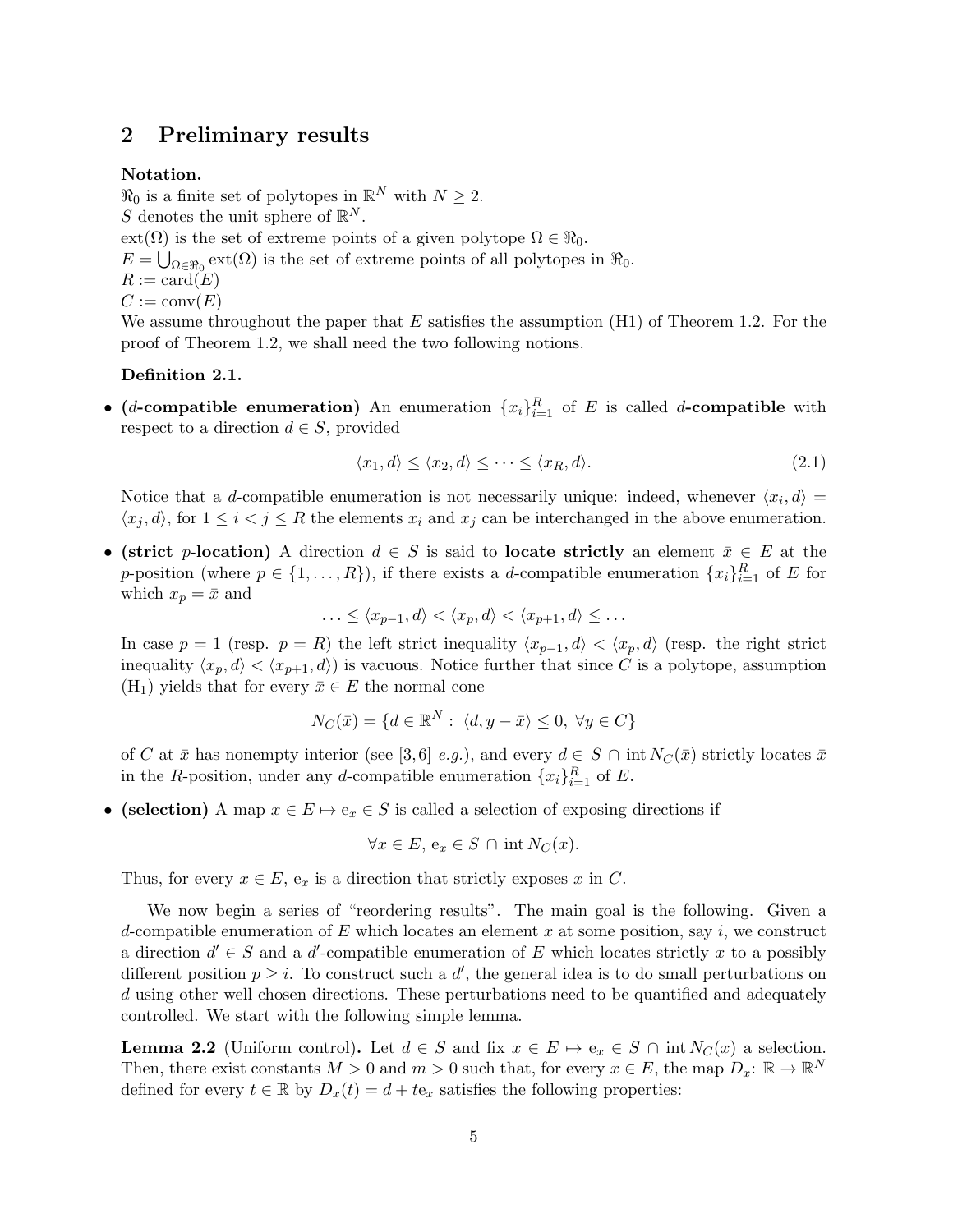- (i)  $D_x$  is continuous and  $D_x(0) = d$ .
- (ii) For  $t > 0$  (resp.  $t < 0$ ) large enough in absolute value, any  $(D_x(t)/||D_x(t)||)$ -compatible enumeration  $(x_i)_{i=1}^R$  of E strictly locates x at the R-position (resp. at the 1-position). That is, for every  $y \in E$ ,  $y \neq x$ :  $\langle x, D_x(t) \rangle > \langle y, D_x(t) \rangle$  (resp.  $\langle x, D_x(t) \rangle < \langle y, D_x(t) \rangle$ ).
- (iii) For every  $y_1, y_2 \in E: |\langle y_1 y_2, D_x(t) D_x(0) \rangle| \le M|t|$ .
- (iv) For every  $y \in E$ ,  $y \neq x$ :  $|\langle x y, D_x(t) D_x(0) \rangle| \geq m|t|$ .

Proof. The first assertion is obvious. The second assertion is a simple consequence of the fact that  $e_x \in \text{int } N_C(x)$  exposes x in C and this latter set is bounded.

Now let us prove (iii). Set  $M = \max{\{|y_1-y_2\| : y_1, y_2 \in E\}} > 0$ . Then, for every  $y_1, y_2 \in E$ ,

$$
|\langle y_1 - y_2, D_x(t) - D_x(0) \rangle| = |\langle y_1 - y_2, te_x \rangle| \le |t| \|y_1 - y_2\| \|e_x\| \le M|t|.
$$

In the same way we prove (iv). Set  $m = \min\{|\langle x - y, e_x\rangle| : x, y \in E, x \neq y\} > 0$ . Then for every  $x, y \in E$  with  $y \neq x$ ,

$$
|\langle x-y, D_x(t) - D_x(0)\rangle| = |t| |\langle x-y, e_x \rangle| \ge m|t|.
$$

Remark 2.3. Whenever a selection  $x \in E \mapsto e_x \in S \cap \text{int } N_C(x)$  is fixed, the constants m, M of the previous lemma hold for every function  $D_x$  (and do not depend neither on d, nor on x).

The next lemma will play a key role in the sequel.

**Lemma 2.4** (Strict location in the very next position). Let  $\{x_j\}_{j=1}^R$  be a *d*-compatible enumeration of E such that for some  $1 \leq i \leq R-1$  we have:

$$
\ldots \leq \langle x_{i-1}, d \rangle < \langle x_i, d \rangle \leq \langle x_{i+1}, d \rangle \leq \ldots
$$

Then there exist a direction  $d' \in S$  and a  $d'$ -compatible enumeration  $\{y_j\}_{j=1}^R$  satisfying

$$
\{x_1, \cdots, x_{i-1}\} \subset \{y_1 \cdots, y_i\}
$$

and locating strictly  $x_i$  at the  $i + 1$ -position, that is,

$$
\begin{cases}\n y_{i+1} = x_i \\
 \ldots \le \langle y_i, d' \rangle < \langle y_{i+1}, d' \rangle < \langle y_{i+2}, d' \rangle \le \ldots\n\end{cases}
$$

**Proof.** Throughout the proof, we fix  $x \in E \mapsto e_x \in S \cap \text{int } N_C(x)$  a selection and  $m, M > 0$ the universal constants given in Lemma 2.2 (*c.f.* Remark 2.3).

**Case 1:**  $x_i$  is not strictly located in the *i*-position, that is the *d*-compatible enumeration  $\{x_j\}_{j=1}^R$ verifies

$$
\ldots \leq \langle x_{i-1}, d \rangle < \langle x_i, d \rangle = \langle x_{i+1}, d \rangle \leq \ldots
$$

Notice that it may exist more than one  $y \in E$  such that  $\langle x_i, d \rangle = \langle y, d \rangle$   $(x_{i+1}$  may not be the unique point with this property). Let  $k \in \{i-1,\ldots,R\}$  be the maximum index such that  $\langle x_i, d \rangle = \langle x_k, d \rangle$ . Our strategy will be to do a small perturbation on d with a good control in order to put  $x_i$  at the *i*-position strictly. This creates a new direction  $d'$  together with a new ordering of elements in  $E$  through  $d'$ . Then, we consider an element  $y$  which comes right after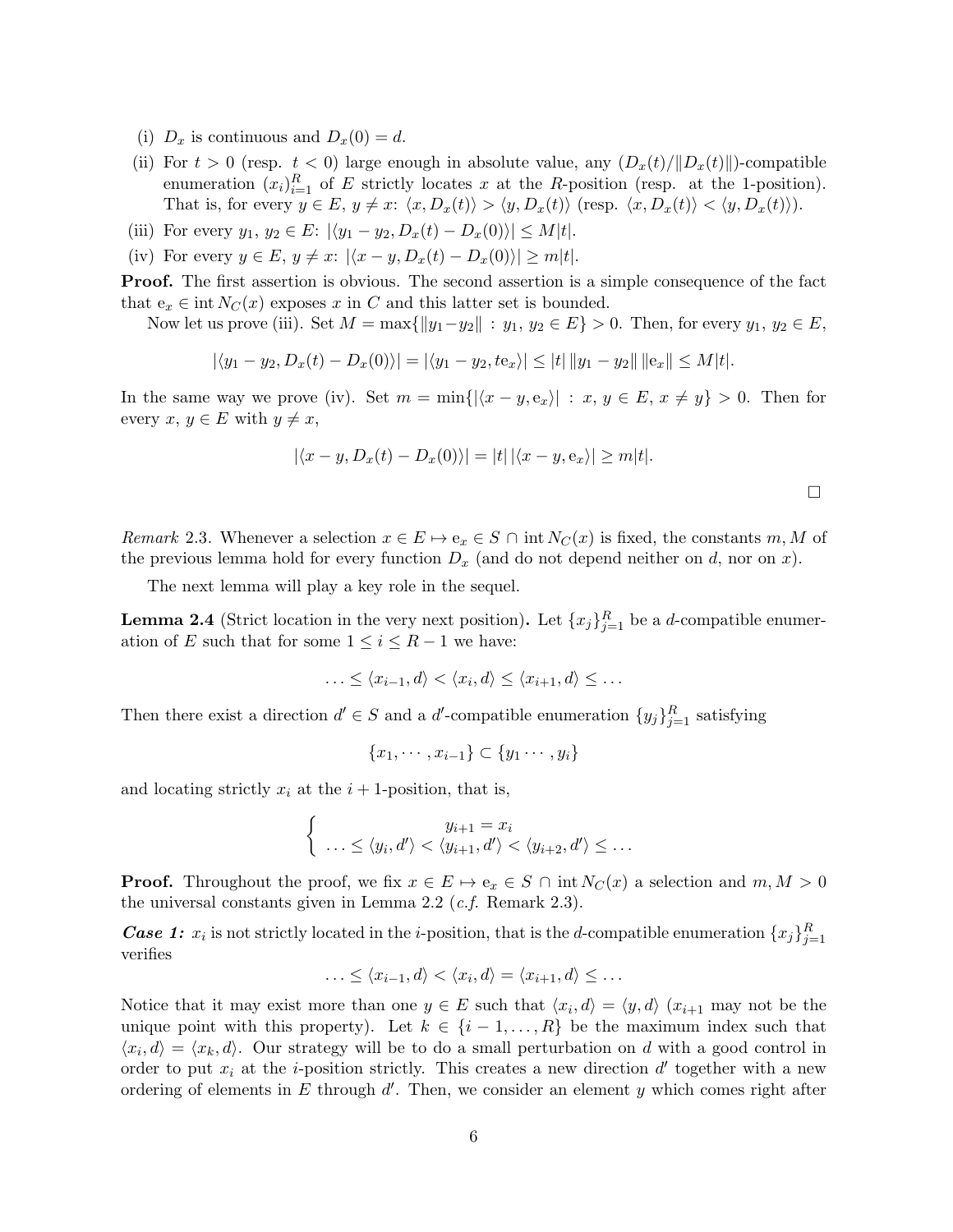$x_i$  in the d'-ordering. We apply again a small perturbation of d', with a good control, in order to reverse the order of  $x_i$  and y. The key point is that the uniform control of the employed perturbations ensures that the element  $x_i$  reaches exactly at the  $i+1$ -position and not a further position.

Let us write  $a = \langle x_i - x_{i-1}, d \rangle > 0$ ,  $c = M/m$  and let  $\varepsilon > 0$  such that  $a - 2c\varepsilon > a/2 > 0$ . Let us summarize our notations with the following picture

✲ x<sup>1</sup> · · · xi−<sup>1</sup> x<sup>i</sup> h·, di xi+1 · · · x<sup>R</sup> ✛ a✲

Step 1: We locate  $x_i$  strictly in the *i*-position but in a controlled way. Consider the map  $D_{x_i}(t) = d + te_{x_i}$  defined in Lemma 2.2, and then define the function

$$
\Phi: t \in \mathbb{R} \mapsto \min_{j \in \{i+1,\dots,R\}} \langle x_j - x_i, D_{x_i}(t) \rangle.
$$

The map  $\Phi$  is continuous, satisfies  $\Phi(0) = 0$  and  $\lim_{t\to-\infty} \Phi(t) = +\infty$ . Thus, by the intermediate value theorem, there exists  $t_0 < 0$  such that  $\Phi(t_0) = \varepsilon$ . That is

$$
\min_{j \in \{i+1,\dots,R\}} \langle x_j, D_{x_i}(t_0) \rangle = \langle x_i, D_{x_i}(t_0) \rangle + \varepsilon.
$$

Taking  $\varepsilon > 0$  small enough we ensure that if  $y \in (x_i)_{j=i+1}^R$  is such that  $\langle y - x_i, D_{x_i}(t_0) \rangle = \varepsilon$ , then  $y \in \{x_{i+1}, \ldots, x_k\}$ . Pick such a  $y \in (x_i)_{j=i+1}^k$ . By assertion (iv) of Lemma 2.2, we have

$$
\varepsilon = |\langle y - x_i, D_{x_i}(t_0) - D_{x_i}(0) \rangle| \ge m|t_0|.
$$

Thus  $|t_0| \leq \varepsilon/m$ . Next, thanks to the assertion (iii) of Lemma 2.2, for every  $j \in \{1, \ldots, i-1\}$ we have:

$$
|\langle x_i - x_j, D_{x_i}(t_0) - D_{x_i}(0) \rangle| \le M|t_0| \le c\varepsilon.
$$

This implies that

$$
\langle x_i - x_j, D_{x_i}(t_0) \rangle \ge \langle x_i - x_j, D_{x_i}(0) \rangle - c\varepsilon \ge a - c\varepsilon. \tag{2.2}
$$

Therefore we obtain a  $(D_{x_i}(t_0)/||D_{x_i}(t_0)||)$ -compatible enumeration  $\{x_i'\}_{i=1}^R$  satisfying

$$
\{x_1, \ldots, x_{i-1}\} = \{x'_1, \ldots, x'_{i-1}\}, \quad x_i = x'_i \quad \text{and} \quad y = x'_{i+1} \in \{x_{i+1}, \ldots, x_k\}.
$$

We resume the situation in the following picture:

$$
\begin{array}{ccccccc}\n & \geq a-c\varepsilon & \varepsilon & & \\
\hline\nx'_1 & \cdots & x'_{i-1} & x'_i & x'_{i+1} & \cdots & x'_R & \langle \cdot, D_{x_i}(t_0) \rangle\n\end{array}
$$

Step 2: We define a new direction  $\tilde{d}$  together with a  $\tilde{d}$ -enumeration which locates  $x_i$  at the  $(i+1)$ -position and such that there is only one element y in E,  $y \neq x_i$ , verifying  $\langle x_i, \tilde{d} \rangle = \langle y, \tilde{d} \rangle$ . Consider  $D_{x'_{i+1}}(t) = D_{x_i}(t_0) + t e_{x'_{i+1}}$ . Reasoning as before, by the intermediate value theorem, there exists  $t_1 < 0$  such that  $\langle x'_{i+1} - x'_i, D_{x'_{i+1}}(t_1) \rangle = 0$ . By assertion (iv) of Lemma 2.2, we deduce

$$
\varepsilon=|\langle x'_{i+1}-x'_{i}, D_{x'_{i+1}}(t_1)-D_{x'_{i+1}}(0)\rangle|\geq m|t_1|.
$$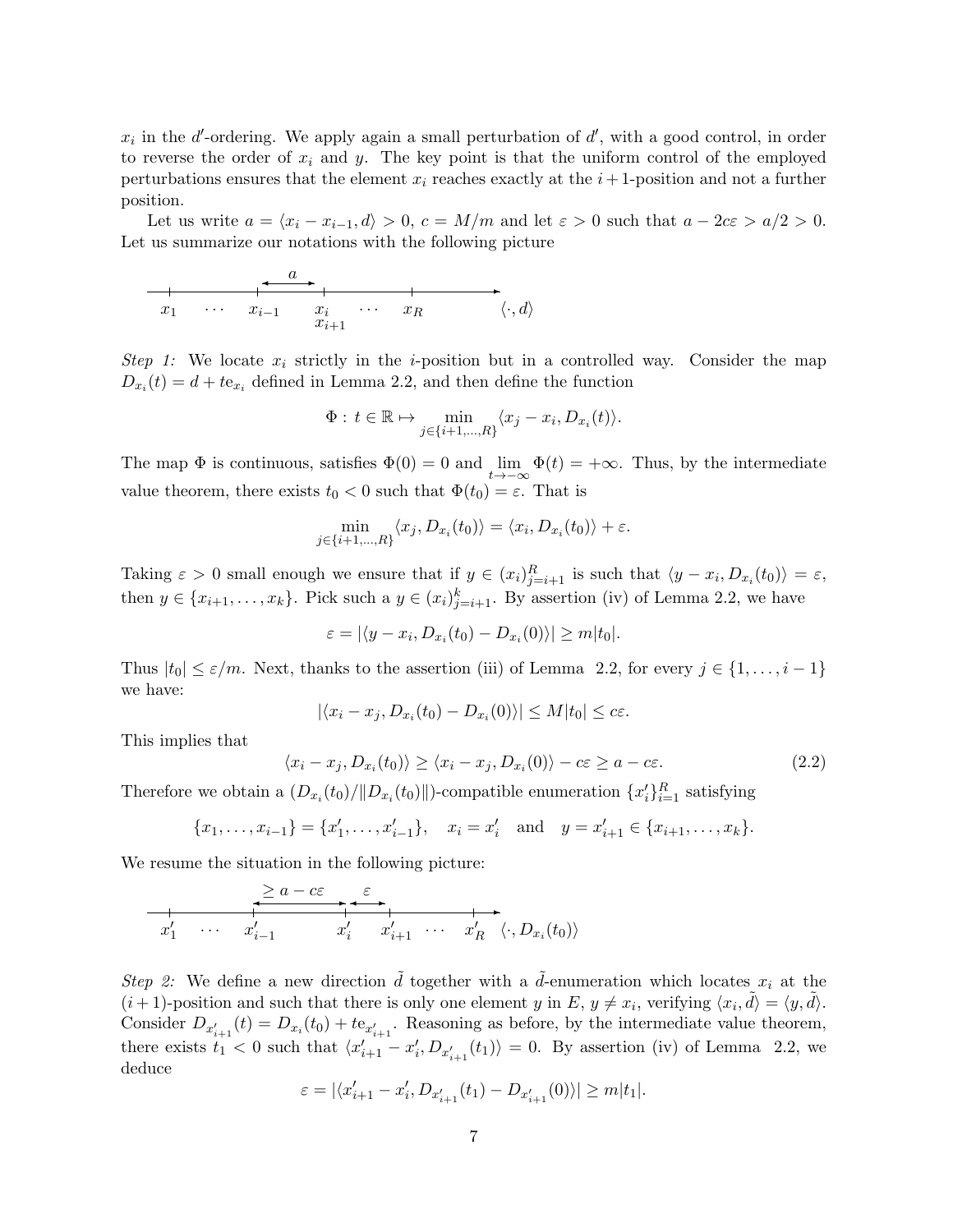Thus  $|t_1| \leq \varepsilon/m$ . Next, thanks to the assertion (iii) of Lemma 2.2, evoking (2.2) under the new enumeration  $\{x_i'\}_{i=1}^R$ , for every  $j \in \{1, \ldots, i-1\}$  we deduce:

$$
\langle x'_i - x'_j, D_{x'_{i+1}}(t_1) \rangle \ge \langle x'_i - x'_j, D_{x'_{i+1}}(0) \rangle - M|t_1| \ge (a - c\varepsilon) - c\varepsilon = a - 2c\varepsilon.
$$

Note that we also have  $\langle x'_j - x'_{i+1}, D_{x'_{i+1}}(t_1) \rangle \ge m|t_1|$  for  $j \ge i+2$ . Therefore, denoting  $\tilde{d} := D_{x'_{i+1}}(t_1)/||D_{x'_{i+1}}(t_1)||$ , we may fix  $(x''_i)_{i=1}^R$  a  $\tilde{d}$ -compatible enumeration satisfying  ${x''_1, \ldots, x''_{i-1}} = {x_1, \ldots, x_{i-1}}, x''_i = x'_{i+1}$  and  $x''_{i+1} = x'_i = x_i$ . This leads us to the following configuration:

$$
x_1'' \quad \cdots \quad x_{i-1}'' \quad x_i'' \quad x_{i+1}'' \quad \cdots \quad x_{i+1}''
$$

Step 3: Conclusion. To complete the proof, it suffices to evoke a continuity argument and take  $t_2 \in (-\infty, t_1)$  such that:

$$
\langle x''_i, D_{x'_{i+1}}(t_2) \rangle > \langle x''_j, D_{x'_{i+1}}(t_2) \rangle, \forall j \in \{1, ..., i-1\}
$$
  

$$
\langle x''_{i+1}, D_{x'_{i+1}}(t_2) \rangle > \langle x''_i, D_{x'_{i+1}}(t_2) \rangle
$$
  

$$
\langle x''_{\ell}, D_{x'_{i+1}}(t_2) \rangle > \langle x''_{i+1}, D_{x'_{i+1}}(t_2) \rangle, \forall \ell \in \{i+2, ..., R\}.
$$

Setting  $d' = D_{x'_{i+1}}(t_2)/||D_{x'_{i+1}}(t_2)||$ , we deduce the existence of a  $d'$ -compatible enumeration  $\{y_j\}_{j=1}^R$  satisfying the desired conditions. That is  $\{y_1 \cdots, y_{i-1}\} = \{x''_1, \cdots, x''_{i-1}\}$  ${x_1, \dots, x_{i-1}}$ ,  $y_i = x''_i$ ,  $y_{i+1} = x''_{i+1} = x_i$  and

$$
\ldots \leq \langle y_i, d' \rangle < \langle y_{i+1}, d' \rangle < \langle y_{i+2}, d' \rangle \leq \ldots
$$

This finishes the first part of the proof.

**Case 2:**  $x_i$  is strictly located in the *i*-position, that is  $\langle x_i, d \rangle < \langle x_{i+1}, d \rangle$ . We prove that this case reduces to the first case. Indeed, consider  $D_{x_i}: t \mapsto d + t e_{x_i}$  the map given by Lemma 2.2. Applying again the intermediate value theorem we deduce the existence of  $t_0 > 0$  such that

$$
\langle x_i, D_{x_i}(t_0) \rangle = \min_{j \in \{i+1,\dots,R\}} \langle x_j, D_{x_i}(t_0) \rangle.
$$

Thus, replacing d by  $\tilde{d} := D_{x_i}(t_0)/||D_{x_i}(t_0)||$  we obtain a  $\tilde{d}$ -compatible enumeration  $(y_j)_{i=1}^R$  of E verifying  $\{x_1, \ldots, x_{i-1}\} \subset \{y_1, \ldots, y_{i-1}\}, y_i = x_i \text{ and } \langle y_i, d' \rangle = \langle y_{i+1}, d' \rangle.$  Therefore we rejoined the first case.  $\Box$ 

Remark 2.5. In the previous proof, in Case 2, this backtrack to the first case might seem strange at a first sight, as long as the first step of the latter was precisely to apply a perturbation that strictly locates  $x_i$  in the *i*-position. However, as we pointed out in the proof, this strict relocation of  $x_i$  should be done in a controlled way.

The following corollary is an easy consequence of the previous lemma and will be recalled in several occasion in the proof of Theorem 1.2.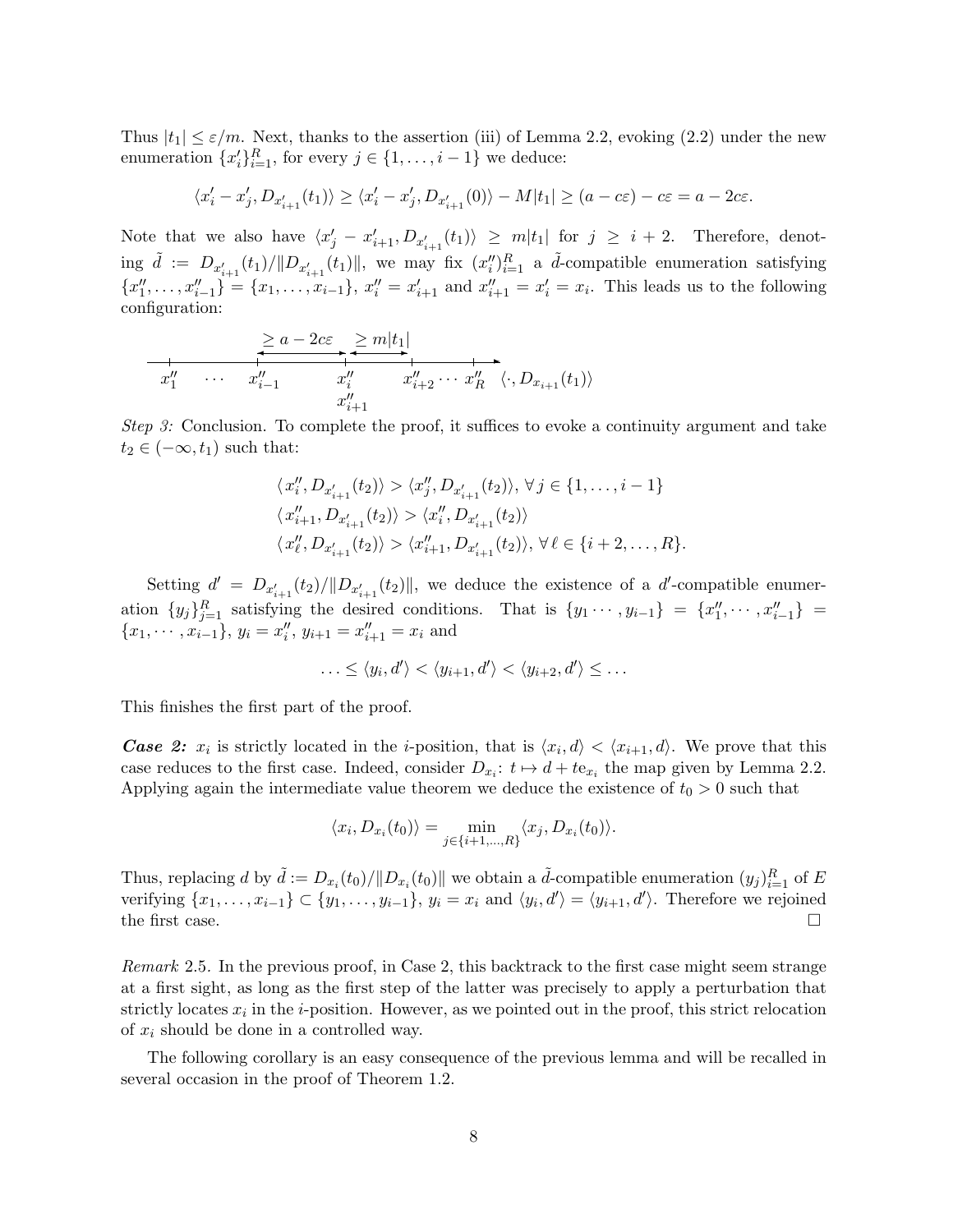**Corollary 2.6** (Reordering lemma). Let  $\{x_i\}_{i=1}^R$  be a *d*-compatible enumeration of E and assume that  $\langle x_i, d \rangle < \langle x_p, d \rangle$  for  $1 \leq i < p \leq R$ . Then there exist a direction  $d' \in S$  and a  $d'$ compatible enumeration  $\{y_j\}_{j=1}^R$  satisfying  $\{x_1, \dots, x_{i-1}\}\subseteq \{y_1, \dots, y_{p-1}\}\$  and strictly locating  $x_i$  at the *p*-position, that is,

$$
\begin{cases}\n y_p = x_i \\
 \dots \le \langle y_{p-1}, d' \rangle < \langle y_p, d' \rangle < \langle y_{p+1}, d' \rangle \le \dots\n\end{cases}
$$

**Proof.** If  $\langle x_{i-1}, d \rangle < \langle x_i, d \rangle$ , then the result follows from Lemma 2.4 applied successively  $p - i$ times. So let us assume that  $\langle x_{i-1}, d \rangle = \langle x_i, d \rangle$ . Fix  $e_{x_i} \in \text{int}N_C(x_i)$  and consider the map  $D_{x_i}$ :  $t \in \mathbb{R} \mapsto d + t e_{x_i}$  given by Lemma 2.2. Recall that  $D_{x_i}$  is continuous with  $D_{x_i}(0) = d$ . Since  $\langle x_i, d \rangle < \langle x_p, d \rangle$ , there exists  $t_0 > 0$  such that  $\langle x_i, D_{x_i}(t_0) \rangle < \langle x_p, D_{x_i}(t_0) \rangle$  and  $x_i$  is strictly located at some position, say k, in every  $(D_{x_i}(t_0)/||D_{x_i}(t_0)||)$ -compatible enumeration. Thus we set  $\tilde{d} := D_{x_i}(t_0)/||D_{x_i}(t_0)||$  and we fix  $(x_i')_{i=1}^R$  a  $\tilde{d}$ -compatible enumeration. Of course we have  $\{x_1, \dots, x_{i-1}\} \subseteq \{x'_1, \dots, x'_{k-1}\}\$ and  $x_i$  is strictly located at the k-position in this  $\tilde{d}$ -compatible enumeration. Now the result follows from Lemma 2.4 applied  $p - k$  times.

## 3 Proof of the main result (Theorem 1.2)

Some extra notation. We keep the notation introduced at the beginning of Section 2. For the needs of the proof, we introduce some extra notation.

Given  $E_1 \subset E$  we shall often use the abbreviate notation  $[E_1] = conv(E_1)$ . Under this notation we trivially have  $C = [E]$ .

Starting from a finite family of polytopes  $\mathcal{R}_0$ , we recall that  $\mathcal{R}_n = \mathcal{F}^n(\mathcal{R}_0)$   $(n \geq 1)$  where  $\mathcal{F}^n$ means applying the operator F defined in (1.3) n times. For  $d \in S$  and  $n \ge 1$  we denote

$$
\Omega_n(d) = \left[ \bigcup_{P \in \Re_{n-1}} E(P, d) \right],
$$

where  $E(P, d) = \{x \in \text{ext}(P) : \langle x, d \rangle = \max\langle P, d \rangle\}.$  Under this notation,

$$
\mathcal{R}_n = \mathcal{F}(\mathcal{R}_{n-1}) = \{ \Omega_n(d) : d \in S \}. \tag{3.1}
$$

We recall that a subset F of a polytope  $\Omega$  is called a face of  $\Omega$  if there exists a direction  $d \in S$ such that

$$
F = \{x \in \Omega : \langle x, d \rangle = \min_{z \in \Omega} \langle z, d \rangle\}.
$$
\n(3.2)

In this case we denote the face by  $F(\Omega, d)$ . Notice that for any  $d \in S$  it holds:

$$
F(C,d) = [E(C,-d)].
$$

We are ready to proceed to the proof of Theorem 1.2.

**Proof of Theorem 1.2.** In view of Proposition 1.1 we may assume  $N \geq 2$ . Let us first treat the case  $r_{\text{min}} = 1$ , that is, the case where the initial family  $\Re_0$  contains all singletons. In this case, pick any  $x \in E$  and  $d \in S$ . Since  $\Omega_x = [x] \in \Re_0$ , we deduce that  $E(\Omega_x, d) = \{x\}$  and consequently,  $x \in \Omega_1(d)$ . It follows that  $\Omega_1(d) = [E] = C$  for all  $d \in S$ , that is,  $\Re_1 = \{C\}$ . Consequently, the family  $\Re_2$  consists of all faces of C, that is,

$$
\mathcal{R}_2 = \{ [E(C, d)] : d \in S \} \equiv \{ F(C, d) : d \in S \}.
$$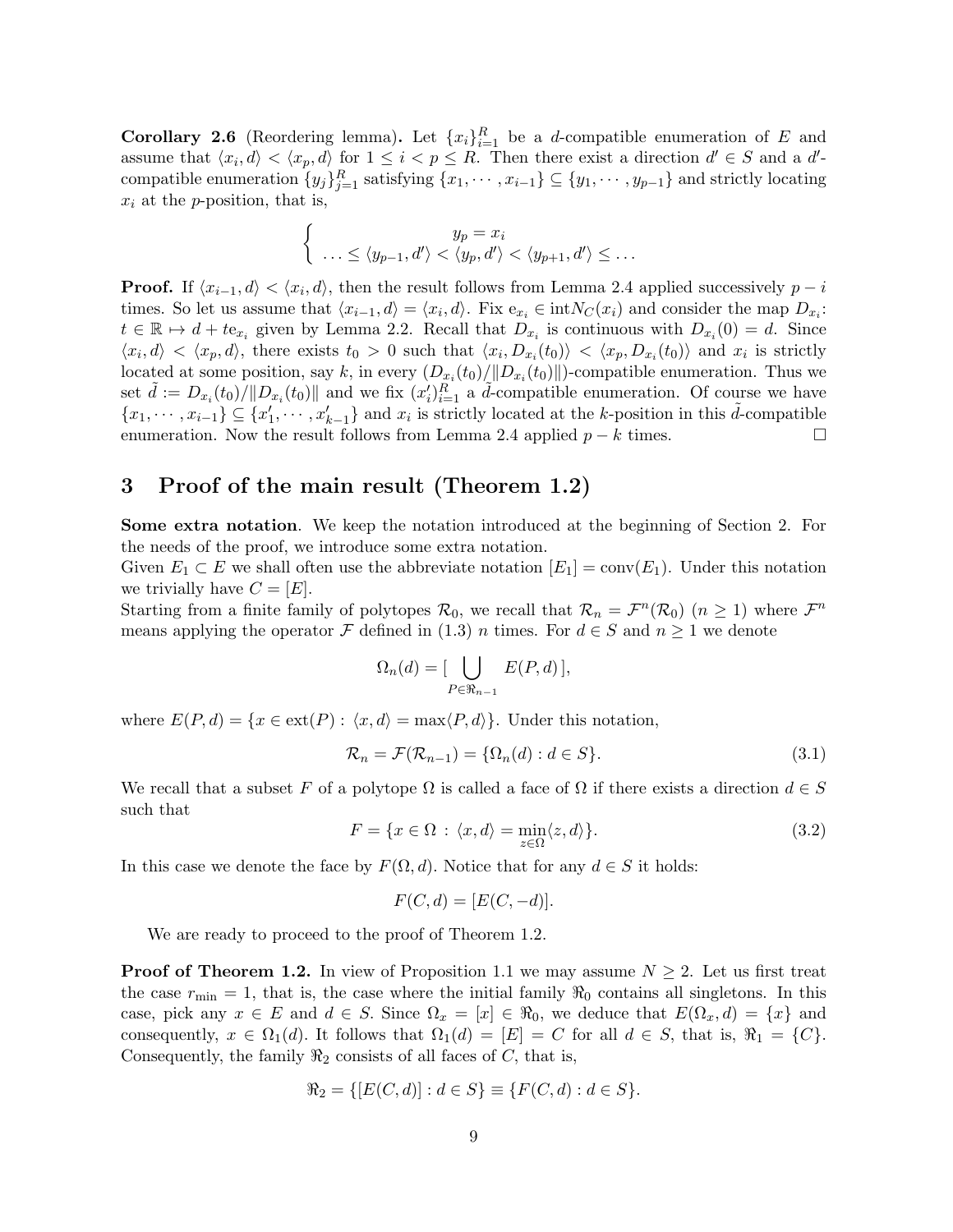In particular, for  $\bar{x} \in E$  and  $d \in \text{int } N_C(\bar{x})$  (direction that exposes  $\bar{x}$  in C) we get  $F(C, -d) = [\bar{x}]$ , therefore  $\Re_2$  contains all singletons and  $\Re_3 = \{C\} = \Re_1$ .

Let us now treat the case  $r_{\min} = R$ . In this case  $\Re_0 = \{C\}$  and we deduce, as before, that  $\Re_1$  is the family of all faces of C and  $\Re_2 = \{C\} = \Re_0$ .

It remains to treat the case  $r_{\min} \notin \{1, R\}$  which is what we assume in the sequel. In this case, we show that  $\Re_1 = \Re_3$  which in view of (3.1) yields  $\mathcal{F}(\Re_0) = \mathcal{F}(\Re_2)$ ), *i.e.* 

$$
\Omega_1(d) = \Omega_3(d) \quad \text{for every } d \in S. \tag{3.3}
$$

To establish (3.3) we shall proceed in three steps (Subsections 3.1–3.3), characterizing respectively, the polytopes belonging to the families  $\mathcal{R}_1$ ,  $\mathcal{R}_2$  and respectively  $\mathcal{R}_3$ .

#### 3.1 Characterization of polytopes in  $\mathbb{R}_1$ .

In this step, by means of geometric conditions on  $C$  we characterize membership of a given polytope to the family  $\mathcal{R}_1$ . We start with the biggest possible polytope, namely C.

**Proposition 3.1.** Assume  $\Re_0$  satisfies  $(H_1)$ ,  $(H_2)$ . Then the following are equivalent: (i)  $C = \Omega_1(d_0)$ , for some  $d_0 \in S$  (that is,  $C \in \Re_1 = \mathcal{F}(\Re_0)$ );

(ii) card  $(F(C, d_0) \cap E) \ge r_{\min}$  (that is, C has a face containing at least  $r_{\min}$  points).

**Proof.** [(ii)  $\implies$ (i)] Let us first assume that for  $d_0 \in S$  assertion (ii) holds and let us prove that

$$
\Omega_1(d_0) = \left[\bigcup_{\Omega \in \mathfrak{R}_0} E(\Omega, d_0)\right] = C. \tag{3.4}
$$

It suffices to prove that for each  $\bar{x} \in E$  there exists a polytope  $\Omega \in \mathcal{R}_0$  such that  $\bar{x} \in E(\Omega, d_0)$ . Since  $F(C, d_0)$  contains at least  $r_{\text{min}} - 1$  extreme points different than  $\bar{x}$ , by assumption (H<sub>2</sub>) the family  $\mathcal{R}_0$  contains the polytope  $\Omega$  obtained by convexification of  $\bar{x}$  and the aforementioned  $r_{\rm min} - 1$  points. Recalling (3.2) we deduce

$$
E(\Omega, d_0) = \begin{cases} \{\bar{x}\}, & \text{if } \bar{x} \notin F(C, d_0) \\ \Omega \cap E, & \text{if } \bar{x} \in F(C, d_0). \end{cases}
$$

In all cases  $\bar{x} \in E(\Omega, d_0) \subset \Omega_1(d_0)$ , which shows that (3.4) holds true.

 $[(i) \rightarrow (ii)]$  Let us now assume that  $C = \Omega_1(d_0)$ , for some  $d_0 \in S$ , and let  $\{x_i\}_{i=1}^R$  be a  $d_0$ -compatible enumeration. Let  $k = \max\{i : \langle x_i, d_0 \rangle = \langle x_1, d_0 \rangle\}$  so that

$$
F(C,d_0)=[x_1,\ldots,x_k].
$$

Assume towards a contradiction, that  $k < r_{\min}$ , and fix  $i_0 \in \{1, \ldots, k\}$ . Then (in view of the definition of  $r_{\min}$ , see (1.4)) any polytope  $\Omega \in \mathbb{R}_0$  that contains  $x_{i_0}$  should necessarily contain some element  $x_j$  with  $j > k$ . In particular,  $\langle x_{i_0}, d_0 \rangle < \langle x_j, d_0 \rangle$ , hence  $x_{i_0} \notin E(\Omega, d_0)$ . Thus  $x_{i0} \notin \Omega_1(d_0)$ , contradicting (i).

Let us now characterize membership of smaller polytopes to  $\Re_1$ .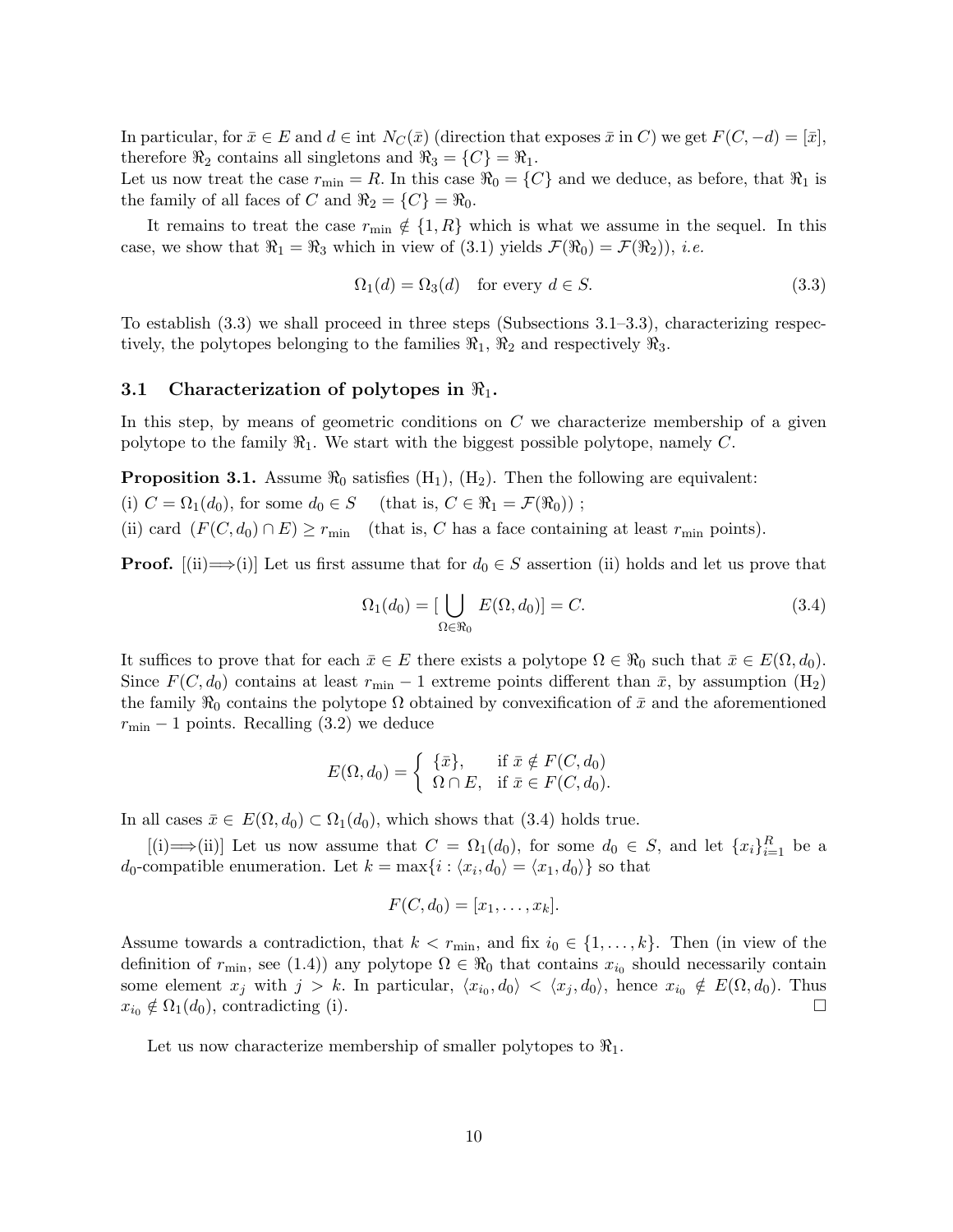**Proposition 3.2.** Assume  $\Re_0$  satisfies (H<sub>1</sub>), (H<sub>2</sub>). Let  $x_1, x_2, \ldots, x_k$  be distinct points in E with  $1 \leq k < r_{\min}$ . The following are equivalent:

(i)  $C_k := [E \setminus \{x_1, \ldots, x_k\}] = \Omega_1(d_k)$ , for some  $d_k \in S$  (that is,  $[E \setminus \{x_1, \ldots, x_k\}] \in \Re_1 = \mathcal{F}(\Re_0)$ ); (ii) There exists a  $d_k$ -compatible enumeration  $\{x_i'\}_{i=1}^R$  of E such that

$$
\langle x'_1, d_k \rangle \le \ldots \le \langle x'_k, d_k \rangle \langle x'_{k+1}, d_k \rangle = \cdots = \langle x'_{r_{\min}}, d_k \rangle \le \ldots \le \langle x_R, d_k \rangle, \tag{3.5}
$$

and

$$
\{x_1, \ldots, x_k\} = \{x'_1, \ldots, x'_k\}.
$$
\n(3.6)

 $\Box$ 

**Proof.**  $[(ii) \rightarrow (i)]$  The proof is very similar to the previous one. Let us first assume that  $(ii)$ holds for any  $1 \leq k < r_{\min}$  and distinct points  $x_1, x_2, \ldots, x_k \in E$ . We shall prove

$$
\bigcup_{\Omega \in \Re_0} E(\Omega, d_k) = E \setminus \{x_1, \dots, x_k\},\
$$

which obviously yields  $\Omega_1(d_k) = C_k$ . Pick any  $i \in \{1, \ldots, k\}$ . Then by (3.6) there exists  $i_0 \in$  $\{1,\ldots,k\}$  with  $x_i = x'_{i_0}$ . Let  $\Omega \in \Re_0$  be such that  $x_i \in \Omega$ . Then since card  $(\Omega) \geq r_{\min} > k$ ,  $\Omega$ should contain some  $x_j \in E$  with  $\langle x_i, d_k \rangle < \langle x_j', d_k \rangle$  (see (3.5)). Thus  $x_i \notin E(\Omega, d_k)$ . This shows that

$$
\bigcup_{\Omega \in \Re_0} E(\Omega, d_k) \subset E \diagdown \{x_1, \dots, x_k\}.
$$

Let now  $\bar{x} \in E \setminus \{x_1, \ldots, x_k\}$ . Then  $\langle \bar{x}, d_k \rangle \geq \langle x'_{r_{\min}}, d_k \rangle := \alpha$  and by assumption, there exist at least  $r_{\text{min}} - 1$  extreme points with values less or equal to  $\alpha$ , forming, together with  $\bar{x}$  and  $r_{\min}$ -polytope  $\Omega \in \mathbb{R}_0$  for which  $\bar{x} \in E(\Omega, d_k)$ . This shows that

$$
C_k := [E \setminus \{x_1, \ldots, x_k\}] = \Omega_1(d_k) \in \Re_1,
$$

that is (i) holds.

 $[(i) \longrightarrow (ii)]$ . Assume now that for some  $d_k \in S$  we have  $[E \setminus \{x_1, \ldots, x_k\}] = \Omega_1(d_k)$ , consider a  $d_k$ -compatible enumeration  $\{x_i'\}_{i=1}^R$  of E, set  $\alpha := \langle x'_{r_{\min}}, d_k \rangle$  and let  $i_1 \in \{1, \ldots, r_{\min}\}\$ (respectively,  $i_2 \in \{r_{\min}, \ldots, R\}$ ) be the minimum (respectively, maximum) integer i such that  $\langle x'_i, d_k \rangle = \alpha$ . If  $i_1 = 1$ , then in view of (3.2) the face  $F(C, d_k)$  contains  $i_2 \ge r_{\min}$  extreme points  $\{x'_1, \ldots, x'_{i_2}\}.$  Then, according to Proposition 3.1,  $\Omega_1(d_k) = C$  which is a contradiction. It follows that  $i_1 > 1$ . Then the  $d_k$ -compatible enumeration satisfies

$$
\langle x'_1, d_k \rangle \leq \ldots \leq \langle x'_{i_1-1}, d_k \rangle \langle x'_{i_1}, d_k \rangle = \cdots = \langle x'_{r_{\min}}, d_k \rangle \quad (\ldots = \langle x'_{i_2}, d_k \rangle \langle \ldots \leq \langle x_R, d_k \rangle).
$$

Applying  $[(ii) \rightarrow (i)]$  for  $k = i_1 - 1 \in \{1, \ldots, r_{\min} - 1\}$ , we deduce that  $C_k := [E \setminus \{x'_1, \ldots, x'_{i_1 - 1}\}]$ , whence  $i_1 - 1 = k$  and  $\{x'_1, \ldots, x'_{i_1-1}\} = \{x_1, \ldots, x_k\}$ . The proof is complete.

Let us complete this part with the following result.

**Proposition 3.3.** Assume  $\Re_0$  satisfies  $(H_1)$ ,  $(H_2)$ . Then  $\Re_1$  does not contain any polytope of the form  $[E\setminus\{x_1,\ldots,x_k\}]$  where  $x_1,\ldots,x_k\in E$  are distinct and  $k\geq r_{\min}$ .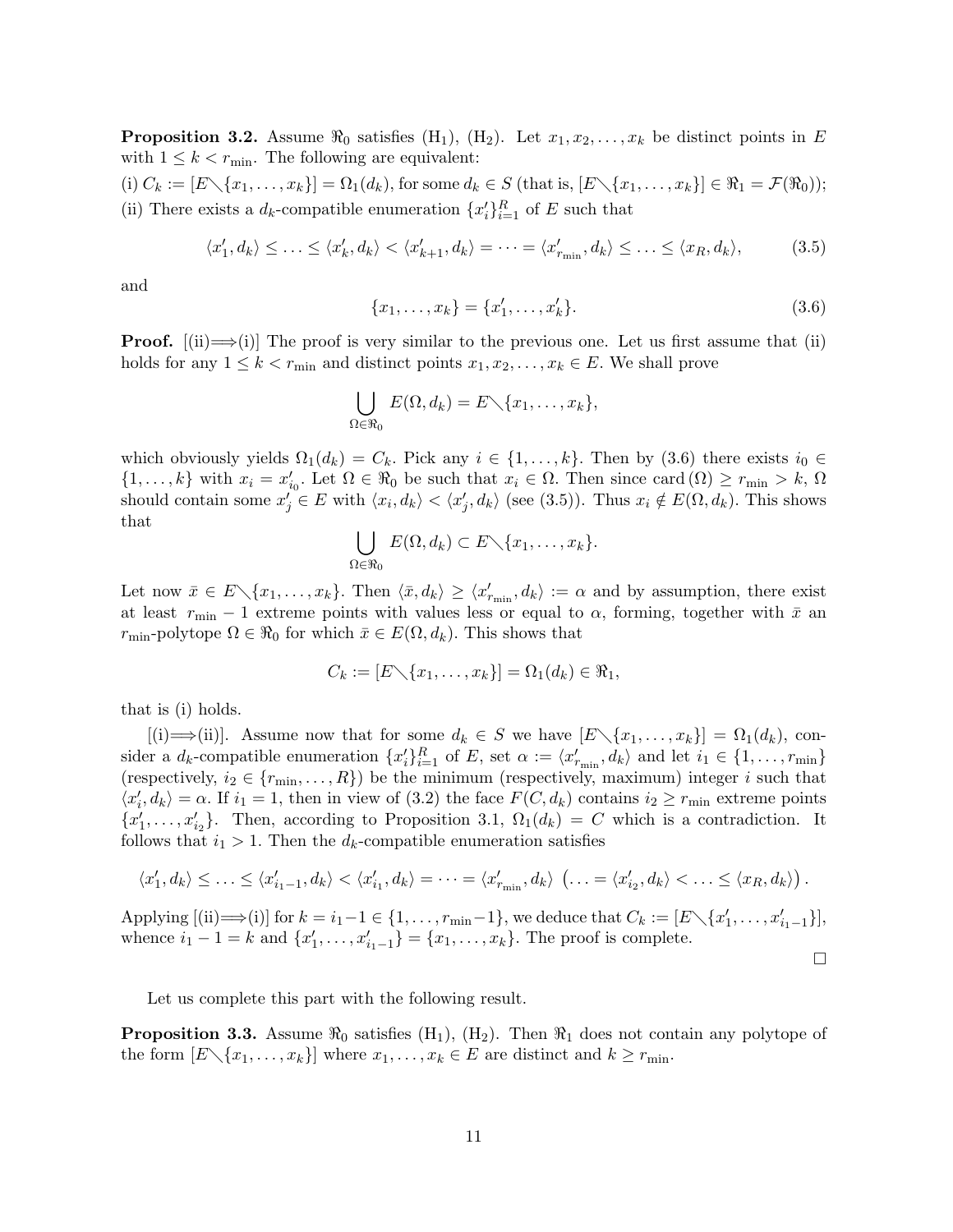**Proof.** This fact is obvious since  $\Re_0$  contains all possible  $r_{\min}$ -polytopes. In particular, there exists a polytope  $\Omega$  entirely contained in  $[x_1, \ldots, x_k]$ , and consequently for every  $d \in S$  it holds

$$
E(\Omega, d) \cap [x_1, \ldots, x_k] \neq \emptyset.
$$

The proof is complete.  $\Box$ 

To resume the above results, we have established that a polytope  $\Omega$  belongs to the family  $\Re_1$  if and only if there is a  $d_k$ -compatible enumeration  $\{x_i'\}_{i=1}^R$  of E such that

$$
\Omega = [E \setminus \{x'_1, \dots, x'_k\}] \qquad (0 \le k < r_{\min})
$$

with the obvious abuse of notation:  $k = 0 \Longrightarrow \{x'_1, \ldots, x'_k\} = \emptyset$ .

### 3.2 Characterization of polytopes in  $\mathbb{R}_2$ .

In this step, we shall describe the elements of the family

$$
\Re_2 = \mathcal{F}(\Re_1) = \{\Omega_2(d) : d \in S\}
$$

where as usual,

$$
\Omega_2(d) = [\bigcup_{\Omega \in \Re_1} E(\Omega, d)].
$$

Let us proceed to a complete description of the above elements. To this end, let us fix a direction  $d_0 \in S$ . By the previous step (Subsection 3.1), there exists a  $d_0$ -compatible enumeration  $\{x_i'\}_{i=1}^R$ of  $E$  and  $k \in \{0, \ldots, r_{\min}-1\}$  such that

$$
\Omega_1(d_0) = \left[\bigcup_{\Omega \in \mathfrak{R}_0} E(\Omega, d_0)\right] = \left[E \setminus \{x'_1, \dots, x'_k\}\right] \in \mathfrak{R}_1. \tag{3.7}
$$

**Proposition 3.4.** Let  $\{x_i'\}_{i=1}^R$  denote the above  $d_0$ -compatible enumeration of E for which (3.7) holds. Then

$$
\Omega_2(-d_0) := \left[\bigcup_{\Omega \in \mathfrak{R}_1} E(\Omega, -d_0)\right] = \left[x'_1, \dots, x'_{\ell}\right] \in \mathfrak{R}_2,
$$

where

$$
\ell = \max\{i : \langle x'_i, d_0 \rangle = \langle x'_{\min}, d_0 \rangle\} \quad (\in \{r_{\min}, \dots, R\}).
$$
\n(3.8)

**Proof.** Let us first assume  $k \geq 1$ . According to Proposition 3.2, we have

$$
\langle x'_k, d_0 \rangle \langle x'_{k+1}, d_0 \rangle = \langle x'_{r_{\min}}, d_0 \rangle = \langle x'_{\ell}, d_0 \rangle = a.
$$

Since  $\Omega_1(d_0) \in \Re_1$  the above yields

$$
E(\Omega_1(d_0), -d_0) = \{x'_{k+1}, \ldots, x'_{\ell}\},
$$

therefore

$$
\{x'_{k+1},\ldots,x'_\ell\} \subset \Omega_2(-d_0).
$$

Let further  $m \in \{1, \ldots, k\}$  be such that

$$
F(C,d_0)=[x'_1,\ldots,x'_m].
$$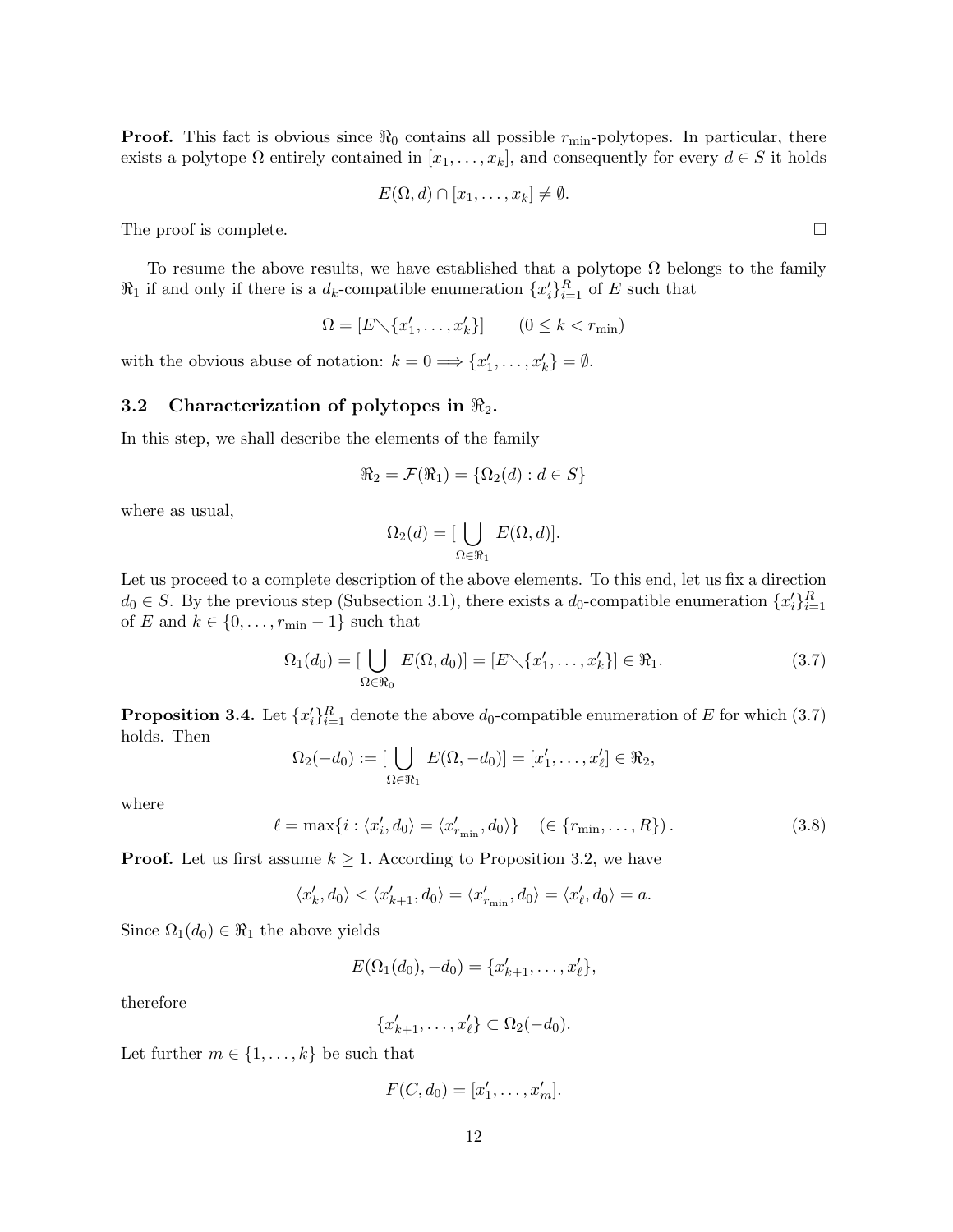It follows easily that

$$
\{x'_1, \ldots, x'_m\} = E(C, -d_0) \subset \Omega_2(-d_0).
$$

Finally, let  $i \in \{m+1,\ldots,k\}$  and let us show that  $x'_i \in \Omega_2(-d_0)$ . To this end, we need to exhibit a direction  $d' \in S$  such that the polytope  $\Omega_1(d') \in \mathcal{R}_1$  contains  $x'_i$  but does not contain any  $x'_j$  for  $1 \leq j < i$ . (In such a case we would get  $x'_i \in E(\Omega_1(d'), -d_0) \subset \Omega_2(-d_0)$  and we are done.) Indeed, let d' be given by Corollary 2.6 for  $p = r_{\text{min}}$ . Then there exists a d'-compatible enumeration  $\{y_i\}_{i=1}^R$  of E locating strictly  $x'_i$  in the  $p = r_{\min}$  position (*i.e.*  $y_{r_{\min}} = x'_i$ ) and  ${x'_1,\dots,x'_{i-1}}\subseteq {y_1,\dots,y_{r_{\min}-1}}$ . Applying Proposition 3.2 [(ii)  $\implies$  (i)] for d' we deduce

$$
\Omega_1(d') = [E \setminus \{y_1, \ldots, y_{r_{\min}-1}\}] \in \Re_1
$$

and consequently

$$
x'_{i} \in \Omega_{1}(d') \quad \text{and} \quad \{x'_{1}, \cdots, x'_{i-1}\} \cap \Omega_{1}(d') = \emptyset.
$$

This proves that  $\{x'_1, \ldots, x'_\ell\} \subset \Omega_2(-d_0)$ . It remains to show that if  $j > \ell$  then  $x'_j \notin \Omega_2(-d_0)$ . Indeed, since  $\ell \ge r_{\min}$ , it follows from Proposition 3.3 that any polytope of  $\Re_1$  should contain at least one of the elements  $\{x'_i : 1 \le i \le \ell\}$ . Therefore  $x'_j \notin E(\Omega_1, -d_0)$  for all  $\Omega_1 \in \Re_1$ . It follows that  $\Omega_2(-d_0) = [x_1, \ldots, x_\ell]$ , as asserted.

Let us now assume  $k = 0$ , that is,  $\Omega_1(d_0) = C$ . Then according to Proposition 3.1 the face  $F(C, d_0)$  contains at least  $r_{\text{min}}$  points of E. In view of (3.8) we deduce that

$$
[x'_1, \ldots, x'_{\ell}] = F(C, d_0) = E(C, -d_0) \subset \Omega_2(-d_0).
$$

Using the same argument as before, we get that  $x'_j \notin \Omega_2(-d_0)$  whenever  $j \geq \ell + 1$ . Indeed, according to Proposition 3.3, since  $l \geq r_{min}$  any polytope of  $\Re_1$  should contain at least one of the elements  $\{x'_i : 1 \le i \le \ell\}$ . Thus for any polytope  $\Omega_1$  in  $\mathcal{R}_1$  containing  $x_j$  we have  $x_j \notin E(\Omega_1, -d_0)$ . The proof is complete.

Since Proposition 3.4 can be applied to all directions  $d \in S$  we eventually recover a full description of polytopes in  $\mathcal{R}_2$ .

### 3.3 Construction of  $\Re_3$  and conclusion.

In this part we prove the following assertion: For every  $d \in S$ , we have  $\Omega_1(d) = \Omega_3(d)$ . This last statement trivially implies that  $\Re_1 = \Re_3$  and finishes the proof of the theorem.

Let us proceed to the proof of the assertion. Fix any direction  $d_0 \in S$ . According to Subsection 3.1, we can fix a  $d_0$ -compatible enumeration  $(x_i')_{i=1}^R$  such that

$$
\Omega_1(d_0) = [E \setminus \{x'_1, \ldots, x'_k\}] \in \Re_1,
$$

where  $k \in \{0, \ldots, r_{\min}\}\$  (under the convention that  $\{x'_1, \ldots, x'_k\} = \emptyset$  for  $k = 0$ ). Then, according to Proposition 3.2,

$$
\Omega_2(-d_0)=[x'_1,\ldots,x'_\ell]\in\Re_2,
$$

where  $\ell \ge r_{\min}$  being defined in (3.8). Thus, we are in the following configuration:

$$
\ldots \leq \langle x'_k, d_0 \rangle \langle x'_{k+1}, d_0 \rangle = \ldots = \langle x'_\ell, d_0 \rangle \langle x'_{\ell+1}, d_0 \rangle \leq \ldots
$$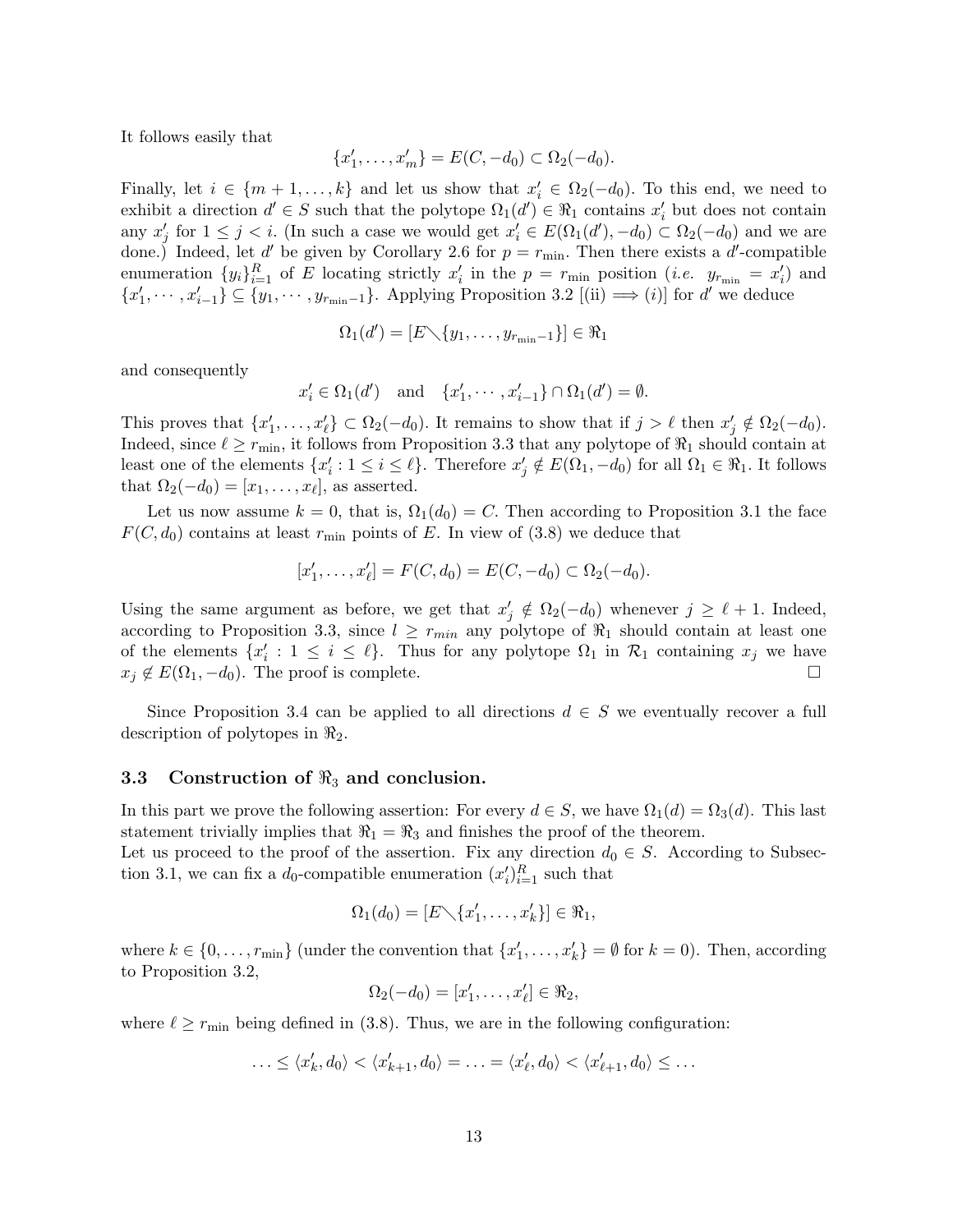The above readily yields that

$$
E(\Omega_2(-d_0), d_0) = \{x'_{k+1}, \cdots, x'_{\ell}\} \subset \Omega_3(d_0).
$$

Let  $m \in \{ \ell + 1, \ldots, R \}$  be such that

$$
[x'_m, \dots, x'_R] = F(C, -d_0) = E(C, d_0).
$$

It follows that

$$
\{x'_{k+1},\cdots,x'_\ell\}\cup\{x'_m,\cdots,x'_R\}\subset\Omega_3(d_0).
$$

Let us prove that  $x'_j \in \Omega_3(d_0)$  for all  $j \in \{\ell+1,\ldots,m-1\}$ . Notice that  $x'_j$  is located in the  $(R - j)$ -position in the inverse  $(-d)$ -compatible enumeration. Applying Corollary 2.6 we obtain a direction  $(-d')$  that pushes forward  $x_j$  to the  $(R - r_{\min})$ -position, locating it there strictly. So we obtain a d'-compatible enumeration  $\{y_j\}_{j=1}^R$  such that

$$
\begin{cases} \langle y_R, -d' \rangle \leq \dots \leq \langle y_{r_{\min}}, -d' \rangle < \langle y_{r_{\min}-1}, -d' \rangle < \dots \leq \langle y_1, -d' \rangle \\ y_{r_{\min}} = x'_j \\ \{x'_{j+1}, \dots, x'_R\} \subseteq \{y_{r_{\min}+1}, \dots, y_R\} \end{cases}
$$

Writing the above assertion in reverse order yields

$$
\langle y_1, d' \rangle \leq \cdots < \langle y_{r_{\min}-1}, d' \rangle < \langle y_{r_{\min}}, d' \rangle < \cdots \leq \langle y_R, d' \rangle.
$$

It follows by Proposition 3.2  $[(ii) \implies (i)]$  that

$$
\Omega_1(d') = [E \setminus \{y_1, \ldots, y_{r_{\min}-1}\}] \in \Re_1
$$

and consequently,  $y_{r_{\min}} = x'_j \in E(\Omega_1(d'), d_0) \subset \Omega_3(d_0)$ .

It remains to prove that  $x'_j \notin \Omega_3(d_0)$  whenever  $j \in \{1,\ldots,k\}$ . Indeed, if this were not the case, then there would exist a polytope  $\Omega \in \mathbb{R}_2$  such that  $x'_j \in E(\Omega, d_0)$  and consequently the polytope  $\Omega$  cannot contain any other element  $x \in E$  with  $\langle x, d_0 \rangle > \langle x'_j, d_0 \rangle$ . In particular  ${x'_{k+1}, \ldots, x'_{R}} \cap \Omega = \emptyset$ . Thus such a polytope could contain at most k points of E with  $k < r_{min}$ , which is impossible according to Proposition 3.4 (every polytope of  $\Re_2$  contains at least  $r_{min}$ points of  $E$ ). It follows that

$$
\Omega_3(d_0) = [E \setminus \{x'_1, \ldots, x'_k\}] = \Omega_1(d_0),
$$

which proves the assertion and the theorem.  $\Box$ 

### 3.4 Weakening assumption (H2)

A careful inspection of the previous proof reveals that some  $r_{\min}$ -polytopes do not intervene in the construction of the family  $\Re_1 = F(\Re_0)$  and consequently assumption  $(H_2)$  can be relaxed as follows (we leave the details to the reader):

 $(H'_2)$  The family  $\Re_0$  contains all  $r_{\min}$ -polytopes of the form  $[x_1, \ldots, x_{r_{\min}}]$  for which there exists a direction  $d \in S$  and a d-compatible enumeration  $\{x_i'\}_{i=1}^R$  such that

$$
\{x_1, \ldots, x_{r_{\min}}\} = \{x'_1, \ldots, x'_{r_{\min}}\} \quad \text{and} \quad \langle x'_{r_{\min}}, d \rangle < \langle x'_{r_{\min}+1}, d \rangle.
$$